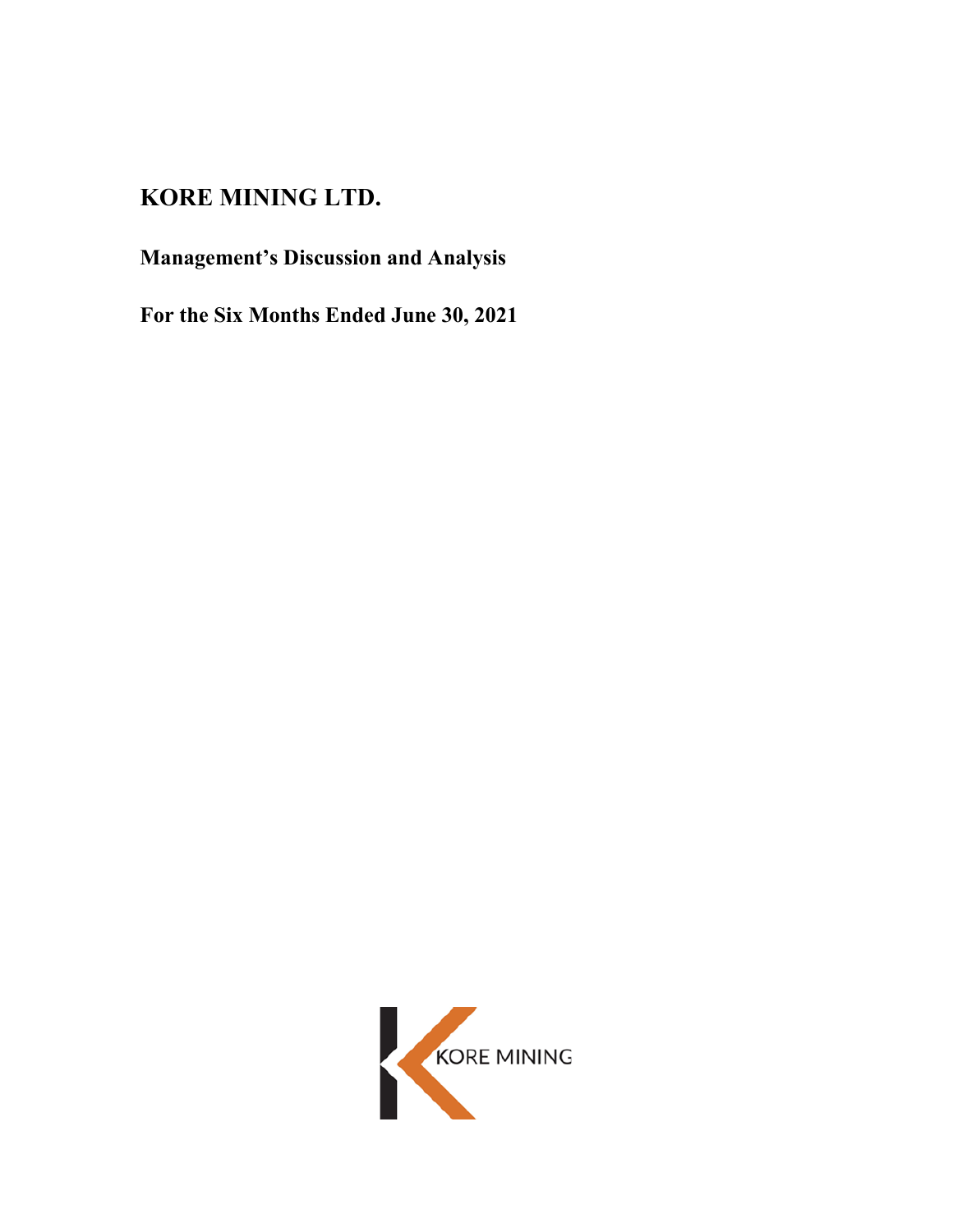The following Management's Discussion and Analysis ("MD&A"), prepared as of August 30, 2021, should be read together with the unaudited consolidated interim financial statements of KORE Mining Ltd. ("KORE Mining" or the "Company") for the six month period ended June 30, 2021 which are prepared in accordance with International Financial Reporting Standards ("IFRS") applicable to the preparation of interim financial statements, including International Accounting Standard 34, *Interim Financial Reporting*. All amounts are stated in Canadian dollars unless otherwise indicated. The reader should be aware that historical results are not necessarily indicative of future performance.

This MD&A contains "forward-looking statements" and "forward-looking information" within the meaning of applicable Canadian securities laws. See the section in this MD&A titled "Cautionary Language regarding Forward-Looking Information" for further details. In addition, this MD&A has been prepared in accordance with the requirements of Canadian securities laws, which differ in certain material respects from the disclosure requirements of United States securities laws, particularly with respect to the disclosure of mineral reserves and mineral resources. See the section of this MD&A titled "Cautionary Note to U.S. Investors Regarding Mineral Resource Estimates" for further details.

## **Corporate Summary - Nature of Operations**

The Company's business is the acquisition, exploration and development of North American gold projects. The Company's primary focus is its two 100% owned gold projects in California. Both gold projects have completed positive, high return on capital, preliminary economic assessments (See "*Project Summaries"* for more information). KORE is investing in both exploration and development activities to unlock value for shareholders. KORE is supported by strategic investor Eric Sprott, who owns 26% of the basic shares outstanding. Management and the Board are aligned with shareholders owning a further 35%.

The Company's most advanced gold project, the Imperial project in Imperial County California ("Imperial" or "Imperial Project"), is being prepared for mine development permitting and the surrounding Mesquite-Picacho District claim block is being permitted for exploration for new discoveries. Imperial is ideally located in Imperial County California, with access to labour and infrastructure associated with the operating Mesquite gold mine, located ten miles away. KORE delivered a positive preliminary economic assessment for a simple, open pit heap leach mine at Imperial ("Imperial PEA") published in May 2020 with a net present value ("NPV") at 5% of US\$343 million and internal rate of return ("IRR") of 44% at US\$1,450 per ounce gold (see "*Imperial PEA Summary*" for further details). KORE is actively exploring the Mesquite-Picacho District and continues to advance Imperial permitting.

KORE also owns the Long Valley project located in Mono County, California, which is a shallow oxide gold resource open for expansion at surface in oxides and at depth in sulphides. KORE is using geophysics and other modern exploration techniques to target drilling planned for the fall of 2021, subject to permitting. In September 2020, KORE delivered a positive preliminary economic assessment for a simple, open pit heap leach mine at Long Valley ("Long Valley PEA") that showed a net present value ("NPV") at 5% of US\$273 million and internal rate of return ("IRR") of 48% at US\$1,600 per ounce gold (see "*Long Valley PEA Summary*" for further details).

## *Karus Gold Spinout*

In January 2021, KORE executed a spinout of its BC gold assets, into Karus Gold Corp. ("Karus"), where 100% of Karus was distributed to the shareholders of KORE. The BC gold assets included:

- 1) South Cariboo Gold Project (Cariboo Region, British Columbia) KORE, through land acquisition and staking in July 2020, held 1,000 km<sup>2</sup> of claims, making it the dominant land holder in the southern half of the Cariboo Gold District with Osisko Gold Royalties controlling the north. Within the South Cariboo Gold Project is FG Gold (see following) and Gold Creek. Gold Creek is an orogenic gold discovery near the Spanish Mountain gold project and the Mount Polley copper-gold mine.
- 2) FG Gold (Cariboo Region, British Columbia) FG Gold is the most advanced project in the South Cariboo Gold District hosting a shallow orogenic gold deposit that is open at depth and on-strike for growth. KORE completed a 5,700 metre drill program in October 2020 to upgrade the deposit through defining the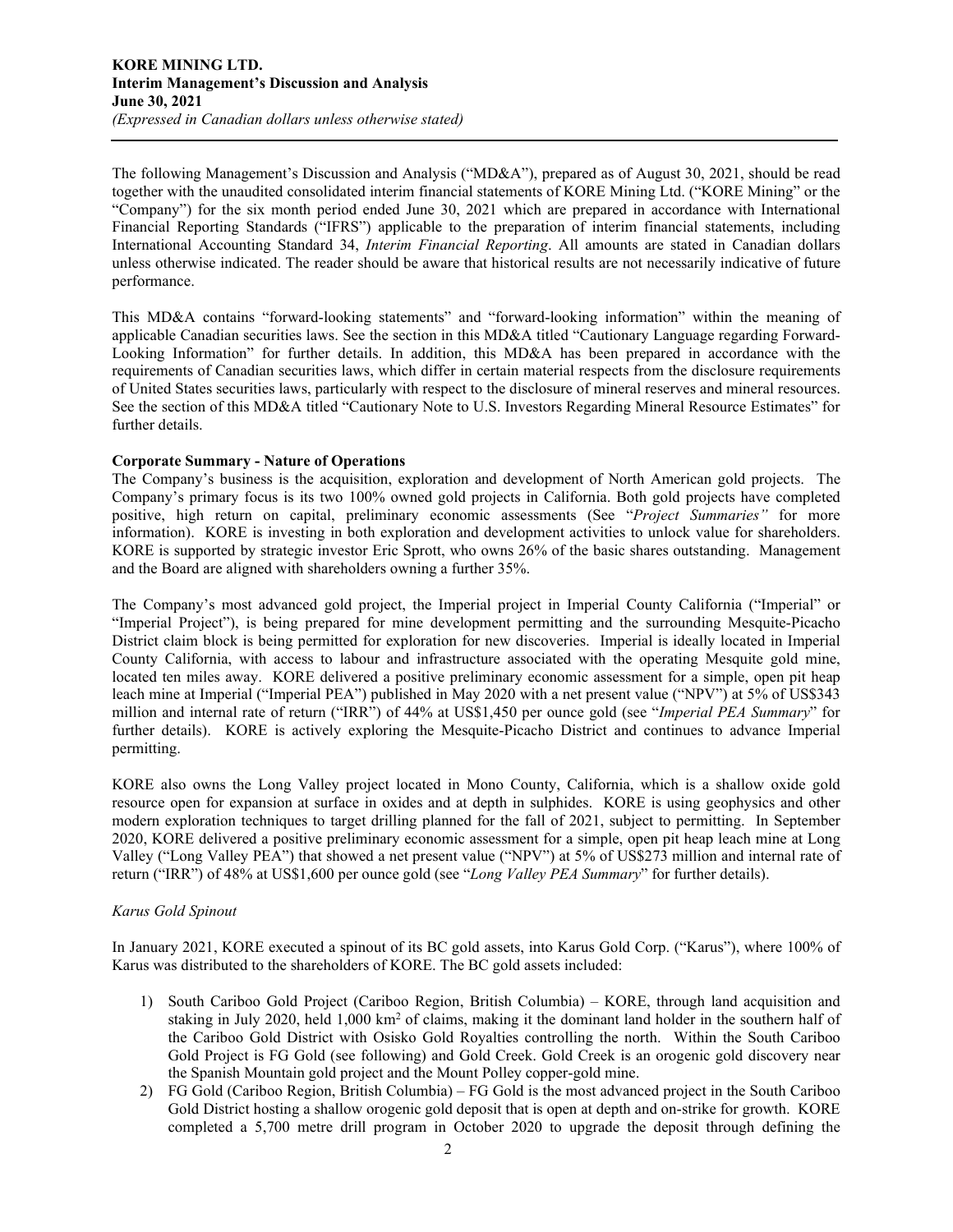structural controls of high grade mineralization and to expand known mineralization with new discoveries downdip.

The Company's head office is located at 960 – 1055 West Hastings Street, Vancouver, BC V6E 2E9.

The Company's common shares are listed for trading on the TSX Venture Exchange ("TSX-V") as a Tier 2 issuer under the symbol "KORE" in Canada and also trades in the United States on the OTCQX under the stock symbol "KOREF" and on the Frankfurt Stock Exchange under the symbol "EUSA".

## **2021 Q2 Highlights**

During the three months ended June 30, 2021, and to the date of this MD&A, the Company accomplished the following:

- Announced that it has entered into a memorandum of understanding with the United States Forest Service ("USFS") and has engaged a third-party consultant to complete the environmental review for KORE's proposed exploration drilling program. KORE is currently accepting bids from drill contractors and working closely with the USFS to commence drilling in safe and responsible manner. KORE remains on track to commence drilling the exciting resource expansion and underlying feeder zone targets in 2021.
- Announced that it has entered into a memorandum of understanding with the Bureau of Land Management ("**BLM**") and engaged a third-party consultant to complete the environmental assessment for KORE's proposed exploration drilling program at Imperial. The proposed drill program consists of over 150 drill pads including new discovery targets on the Mesquite-Imperial-Picacho district ("**District**"), Imperial resource growth targets and drilling to support Imperial engineering. KORE is working closely with the BLM to commence drilling in a safe and responsible manner. Drilling is now expected in the second half of 2022.
- Closed its previously announced bought deal public offering (the "**Offering**"). Pursuant to the Offering, the Company issued 8,422,000 units (the "**Units**") of the Company at a price of \$0.95 per Unit for aggregate gross proceeds of \$8,000,900.
- Formed a new Board committee, an Environmental, Health, Safety and Sustainability committee to oversee KORE's environmental, social and governance practices, consisting of CEO Scott Trebilcock (Chair), Brendan Cahill and Don MacDonald. The formation of this committee will ensure these topics are added to the regular Board agenda and focus attention on enhancing programs and transparency.
- Subsequently, the Company provided an update for the Imperial project where Mesquite-Imperial-Picacho District exploration drilling will move to a separate, parallel permitting process to the Imperial resource zone drilling. The Company was also advised by the BLM that its view of Imperial mill site claim validity had changed from its positive 2002 view. The Company is weighing the options to challenge the view and is considering alternate locations for mill sites nearby the Imperial resource zone.

## **Outlook**

At Imperial, the Company's focus remains drilling the highest priority exploration targets at the Mesquite-Imperial-Picacho District in parallel with the start of mine permitting for the Imperial deposit. Drilling at the Mesquite East and Ogilvy exploration targets is now expected in H2 2022 and the Company is working with the BLM to determine the best path forward for Imperial resource zone drilling and to start mine permitting. The Company also plans to drill test resource growth and new discovery targets at the Long Valley project for which drill permits are expected in the near term with drilling in the fall of 2021. The Company continues target generation work at Imperial with additional sampling and mapping ongoing. Drilling at both projects is subject to permitting.

## *Marc Leduc, P.Eng, is the Company's designated Qualified Person for this MD&A within the meaning of National Instrument 43-101 and has reviewed and approved the technical information described herein.*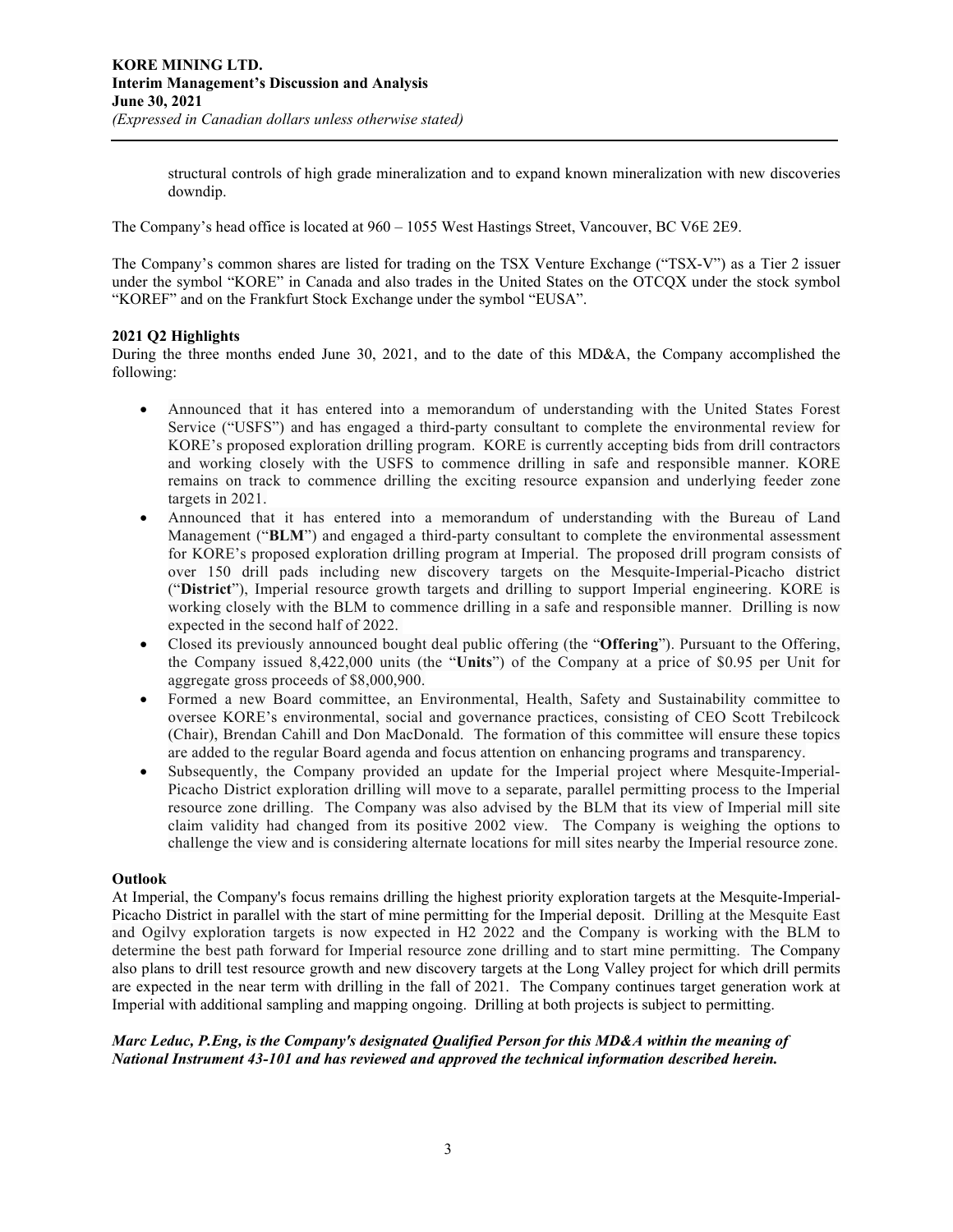## *Imperial, California, USA*

The Company has been actively expanding its footprint in Imperial County, and added a second geologist to the local staff, which includes a Manager of Communications, a Manager of Environmental and Regulatory Affairs and a Senior Project Geologist. The staff are based in a local office and warehouse space in Imperial City, California.

The Company continues to explore the Mesquite-Imperial-Picacho district ("District") to discover new oxide gold deposits. Programs are ongoing to generate drill targets and complete mapping across the 28-kilometer District trend. 2020 and Q1 2021 geophysical and geochemistry work successfully proved the "fingerprinting" target strategy for making new discoveries in the District and generated multiple high priority drill targets. Q2 continued sampling and field programs including a satellite alteration survey. All results pending. More work is planned in H2 2021 including: additional sampling and field mapping to further define existing targets and discover new targets.

The Company is engaging with the BLM to permit drilling to make new discoveries at the Mesquite-Imperial-Picacho district ("Regional Exploration Drilling") and to advance the existing Imperial gold deposit ("Imperial Zone") toward feasibility and mine permitting ("Imperial Zone Drilling"). Regional Exploration Drilling is expected to include exploration targets immediately east of the Mesquite Gold Mine (owned by Equinox Gold) - Mesquite East - and targets immediately west of the Imperial Project – Ogilvy - at minimum. Imperial Zone Drilling is intended to grow the current resource, develop a geology model and deliver samples for metallurgical and geotechnical testing.

KORE is reviewing its options to separately pursue Imperial Zone Drilling and Regional Exploration Drilling through two distinct plans of operations. The objective of this shift in strategy would be to streamline permitting of Regional Exploration Drilling, while continuing on a separate, parallel path for permitting the Imperial Zone Drilling program, which is independent from, and subject to different regulatory and technical requirements from Regional Exploration Drilling. This would potentially simplify the permitting process for Regional Exploration Drilling with the aim of reducing the timeline to when such program could commence.

Permitting the Regional Exploration Drilling locations will likely be able to leverage the already completed biological resource assessment and other work completed at Mesquite East and Ogilvy target areas. The Environmental Assessment report submission for this plan of operations is expected to be submitted by KORE's management in Q4 2021 with permitting completion currently anticipated to be obtained in H2 2022.

KORE is continuing to work closely with BLM to determine the appropriate path forward for progressing Imperial Zone Drilling permitting.

KORE does not consider the historic production or economic realization of Mesquite or Picacho as indicative of mineralization or the economics of any such mineralization at Imperial.

## *Long Valley, California, USA*

The Company is advancing drill permitting with the United States Forest Service for an exploration drill program. KORE plans to drill the highest priority oxide and sulphide targets in the fall of 2021 subject to permitting. Oxide targets are well defined by 2019 and 2020 field mapping, sampling and geophysics programs. Oxide targets are designed as step-outs to grow the current project mineral resources. In addition, several drill pads will support deeper drill holes to test sulphide targets in the potential "boiling zone" of the deposit which could yield higher grades and open up the potential for underground mining at the project.

KORE also plans additional field mapping, sampling and geophysics to identify new drill targets on the 14,000 acres of exploration claims acquired by the Company in December 2020. The new claims have the potential to host new oxide gold discoveries.

Drill program permitting is progressing and a permit from the U.S. Forest Service ("USFS") is expected in Q3 2021.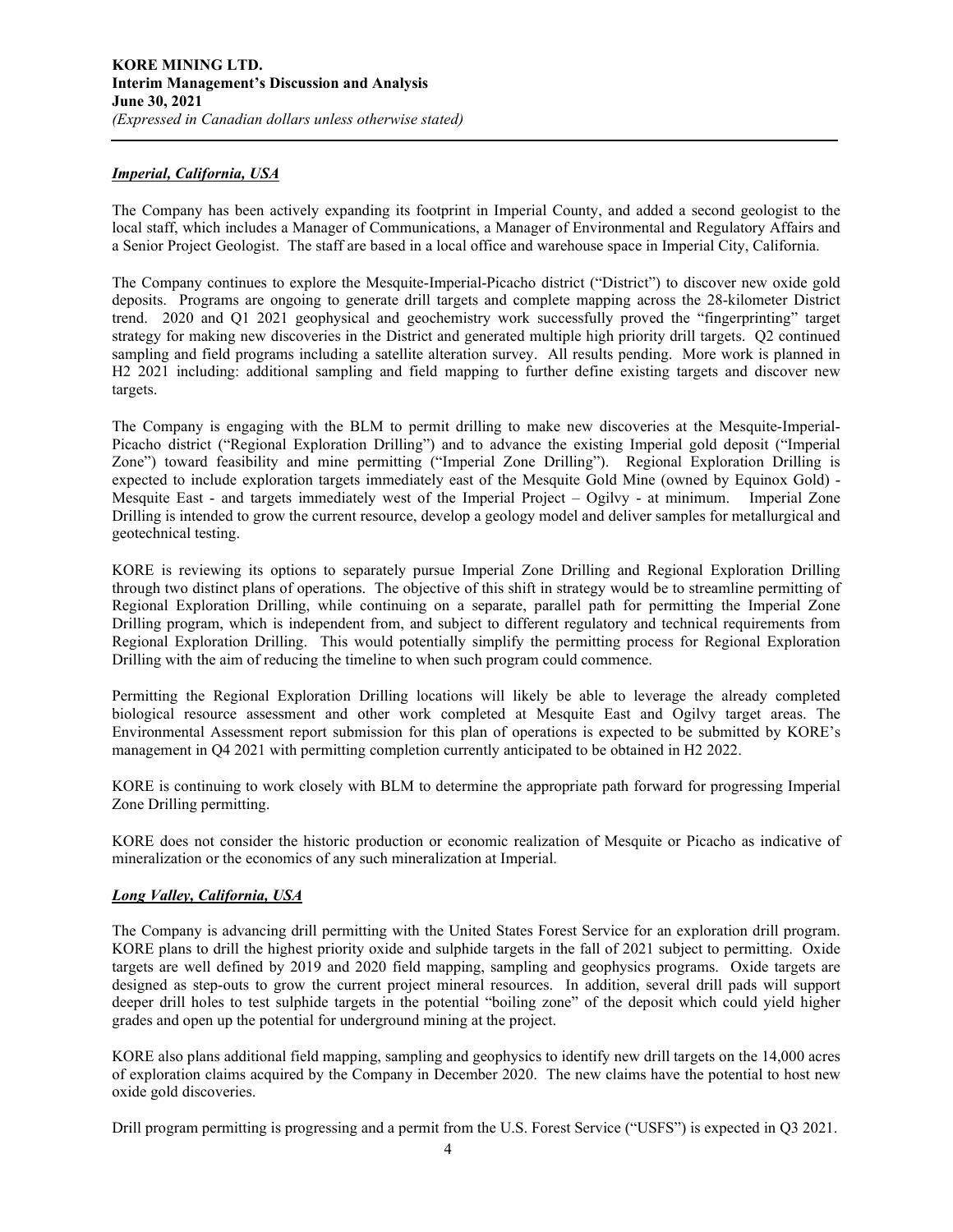## **Managing COVID-19**

In March 2020 the World Health Organization declared coronavirus COVID-19 a global pandemic. This contagious disease outbreak, which has continued to spread, and any related adverse public health developments, has adversely affected workforces, economies, and financial markets globally, potentially leading to an economic downturn.

The Company continues to operate as effectively as possible while mitigating the risk of exposure to employees, suppliers and local communities. The Company is respecting the guidelines of local, state and federal governments at each project.

All of our projects have experienced some impact from COVID-19. Imperial and Long Valley rely on service providers and government agencies, many of which have been impacted by COVID-19. The Company has seen delays in drill permit processing for both Long Valley and Imperial, in part due to COVID-19. COVID-19 has also slowed down efforts to engage and build stakeholder relationships at our Imperial project. It is not possible for the Company to predict the duration or magnitude of the adverse results of the outbreak and its effects on the Company's business or ability to raise funds.

## **Project Summaries**

## *Imperial Gold Project, California, USA*

Imperial is located in Imperial County, southeastern California 26 miles northwest of the city of Yuma, Arizona, and 45 miles east-northeast of El Centro, California.

Imperial consisted of 654 claims covering a total area of approximately 5,721 acres. In September 2019, the Company staked the Mesquite-Picacho District consisting of 1,005 new claims covering approximately 20,411 acres and a further 4,600 acres in 2021 bringing the Company's total in the region to approximately 31,000 acres. The claims were staked to capture the entire gold trend that connects Equinox's operating Mesquite mine to Imperial and then continuing onto the now closed Picacho mine. The trend is underexplored and has the potential to host additional gold deposits.

The claims are administered by the U.S. Bureau of Land Management ("BLM") on federally owned lands. The unpatented mining claims (new and historic) are all in good standing with all holding fees paid for the current year. The claims must also be maintained by ensuring that the claim posts and location notices are properly upright and visible.

## *Imperial PEA Summary*

In April 2020, the Company announced the results of its Imperial PEA on the Imperial project – see the April 6, 2020 news release; and published the full technical report in May 2020 and amended June 10, 2021 – see the Company's website for full information and disclaimers. The Imperial PEA, with an effective date of April 6, 2020 and amended report filed on June 10, 2021, was prepared in accordance with National Instrument 43-101 ("**NI 43- 101**") by Global Resource Engineering (Denver) ("GRE") - Terre Lane, RMSME MMSAQP, Todd Harvey, PhD, RMSME and Glen Cole, P.Geo of SRK with support of Geo-Logic Associates - Monte Christie, GE PE. The team was led by Marc Leduc, P.Eng. the COO of KORE Mining.

The Imperial PEA scopes an open pit mine with run-of-mine heap leach processing of the 100% oxide mineralization. The Project benefits from nearby skilled labour, major highways and power infrastructure in place for the Mesquite Mine (Equinox – TSX:EQX) which is a similar scale open pit-heap leach gold mine ten miles to the east. The mine plan is sequenced in the Imperial PEA to be in full compliance with California's stringent reclamation requirements including backfilling of the open pits.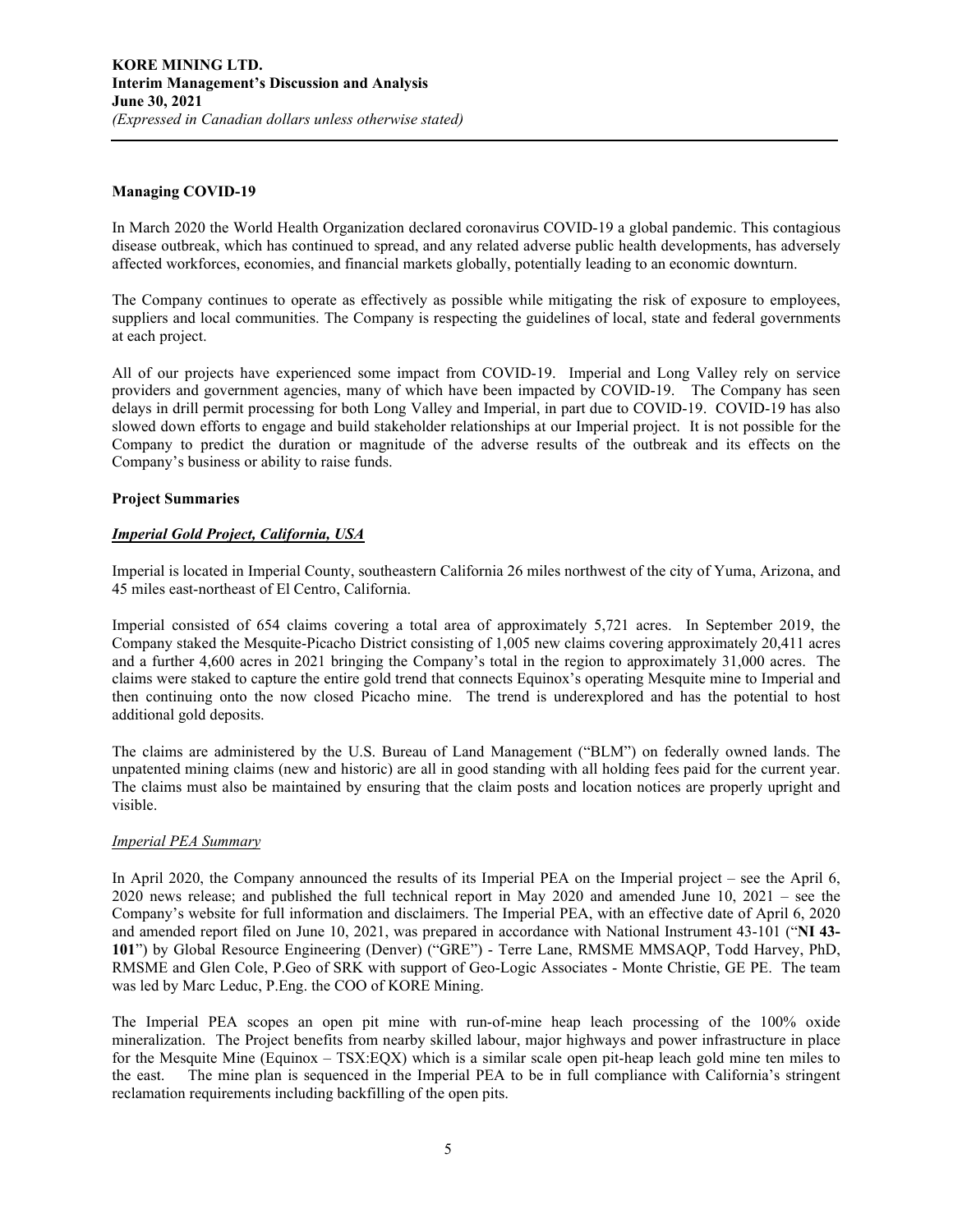KORE does not consider the historic production or economic realization of Mesquite as indicative of mineralization or the economics of any such mineralization at Imperial.

Note that a PEA is preliminary in nature, includes inferred mineral resources that are considered too speculative geologically to have the economic considerations applied to them that would enable them to be categorized as mineral reserves, and there is no certainty that the Imperial PEA will be realized. Mineral resources that are not mineral reserves do not have demonstrated economic viability. This Imperial PEA is a conceptual study, and the disclosure in this MD&A contains forward-looking information about potential future results and events. Please refer to the cautionary statements in the footnotes below and the Cautionary Statements located at the end of this news release, which include associated assumptions, risks, uncertainties and other factors.

Unless otherwise stated, all masses are in short tons, which is the equivalent to 2,000 pounds or 907.2 kilograms.

| <b>Economics</b>                                  |                    | <b>Pre-Tax</b> | Post-Tax |  |
|---------------------------------------------------|--------------------|----------------|----------|--|
| Net present value (NPV $_{5\%}$ ) at 0.75C\$/US\$ | C\$ millions       | \$584          | \$458    |  |
| Net present value (NPV <sub>5%</sub> )            | US\$ millions      | \$438          | \$343    |  |
| Internal rate of return (IRR)                     | %                  | 52%            | 44%      |  |
| Payback (undiscounted)                            | years              | 2.3            | 2.7      |  |
| LOM avg. annual cash flow after tax & capital     | US\$ millions      | \$105          | \$90     |  |
| LOM cumulative cash flow (undiscounted)           | US\$ millions      | \$697          | \$580    |  |
| Gold price assumption                             | US\$ per ounce     | \$1,450        |          |  |
| Mine life                                         | vears              | 8              |          |  |
| Average annual mining rate                        | million tons/yr    |                | 43.4     |  |
| Average annual gold production                    | thousand ounces/yr | 146            |          |  |
| Total LOM recovered gold                          | million ounces     | 1.17           |          |  |
| Initial capital costs                             | US\$ millions      |                | \$143.5  |  |

Life-of-mine ("LOM") calculation and "Mine Life" is defined as the duration of mining operations, 8 years. There are additional years of site work for residual leaching, washing, back-filling and reclamation modelled.

The following table demonstrates the post-tax sensitivities of NPV and IRR to gold price per ounce. The base case, highlighted in the table below, assumes US\$1,450 per ounce of gold:

| <b>Economic Sensitivities to Gold Prices (post-tax)</b> |                    |      |  |  |  |  |
|---------------------------------------------------------|--------------------|------|--|--|--|--|
| Per ounce of gold                                       | $(NPV5%)$ millions | IRR% |  |  |  |  |
| US\$1,300                                               | US\$234            | 34%  |  |  |  |  |
| <b>US\$1,450</b>                                        | <b>US\$343</b>     | 44%  |  |  |  |  |
| US\$1,600                                               | <b>US\$450</b>     | 52%  |  |  |  |  |
| US\$1,800                                               | <b>US\$590</b>     | 64%  |  |  |  |  |
| US\$2,000                                               | <b>US\$729</b>     | 75%  |  |  |  |  |

## *Long Valley, California, USA*

The Long Valley Property is located in Mono County, east-central California, approximately 57 miles to the south of the town of Bridgeport and about 45 miles north of the town of Bishop, California. Both towns are connected by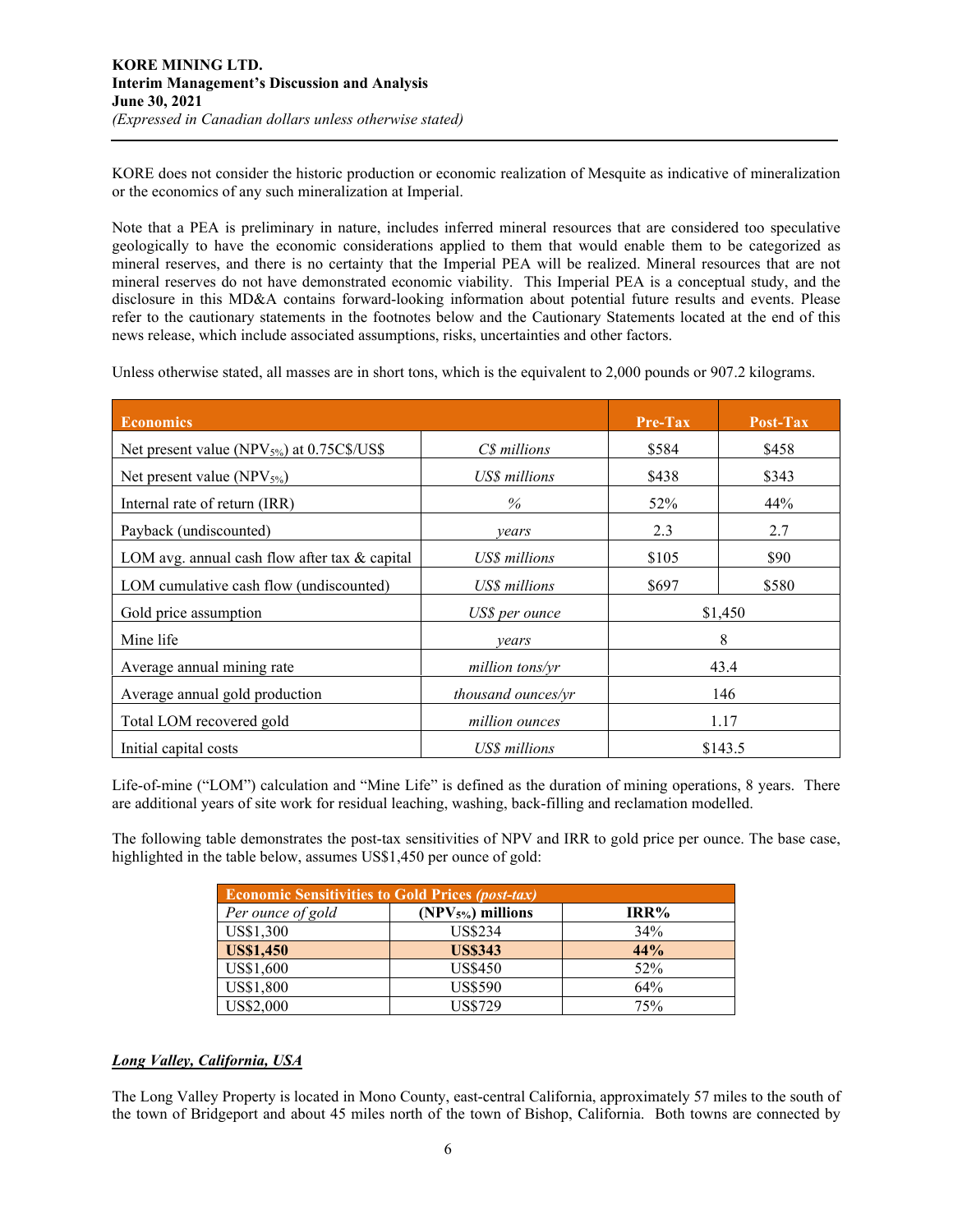U.S. Highway 395, which passes a few miles west of the property. Access to the property from the highway is via a series of graded gravel roads. The project originally consisted of 95 contiguous, unpatented mining claims that cover an area of approximately 1,800 acres. The claims are on federally owned lands administered by the U.S. Forest Service, U.S. Department of Agriculture. The surface rights in the area of the claims are owned by the U.S. government, with the area being subject to a surface grazing lease issued by the U.S. Forest Service.

In January and March 2020, KORE announced results from exploration programs at Long Valley that defined a new exploration strategy for both oxides and sulphides. The drill chip re-logging, geophysics, mapping and field sampling generated data-driven, high priority oxide gold drill targets and defined clear targets for drilling sulphide "feeder" structures. KORE plans to drill the highest priority targets in the fall of 2021 subject to financing and permitting from the U.S. Forest Service.

In December 2020, the Company staked 14,104 acres of new claims, increasing the scale of the Long Valley project by 750% to 15,965 acres. The new district scale land package covers all deep-rooted fault structures of similar genesis to the Hilton Creek fault, the primary 'conduit' for current Long Valley epithermal gold/silver deposit and is highly prospective to host new epithermal gold deposit discoveries as well as step-out growth for the known Long Valley deposit.

## *Long Valley PEA Summary*

In August 2020, KORE commenced work on a Preliminary Economic Assessment for Long Valley ("LV PEA").

In September 2020, the Company announced the results of its LV PEA – see the September 15, 2020 news release; and published the full technical report in October 2020 (amended June 7, 2021) – see the Company's website for full information and disclaimers. The LV PEA, with an effective date of September 21, 2020 and filed on October 27, 2020, with an amended report filed on June 7, 2021, was prepared in accordance with National Instrument 43-101 ("NI 43-101") by Global Resource Engineering (Denver) ("GRE") - Terre Lane, RMSME MMSAQP, Todd Harvey, PhD, RMSME in conjunction with a resource estimate prepared by Mine Development Associates and ("MDA") authored by Neil Prenn, PE and recent site geological studies by Steven Weiss, PhD, CPD, also of MDA. The team was led by Marc Leduc, P.Eng. the COO of KORE Mining.

The LV PEA scopes an open pit mine with heap leach processing of oxide and transition materials. The Project benefits from nearby skilled labour, major highways and power infrastructure. Long Valley has oxide metallurgical testing which showed the oxide and transition materials are amenable to heap leaching and has the potential for high recoveries. The shallow nature of the deposit enables the LV PEA to be in full compliance with California's stringent reclamation requirements including backfilling of the open pit.

Note that a PEA is preliminary in nature, includes inferred mineral resources that are considered too speculative geologically to have the economic considerations applied to them that would enable them to be categorized as mineral reserves, and there is no certainty that the LV PEA will be realized. Mineral resources that are not mineral reserves do not have demonstrated economic viability. This LV PEA is a conceptual study, and the disclosure in this MD&A contains forward-looking information about potential future results and events. Please refer to the cautionary statements in the footnotes below and the Cautionary Statements located at the end of this MD&A, which include associated assumptions, risks, uncertainties and other factors.

Unless otherwise stated, all masses are in short tons, which is the equivalent to 2,000 pounds or 907.2 kilograms.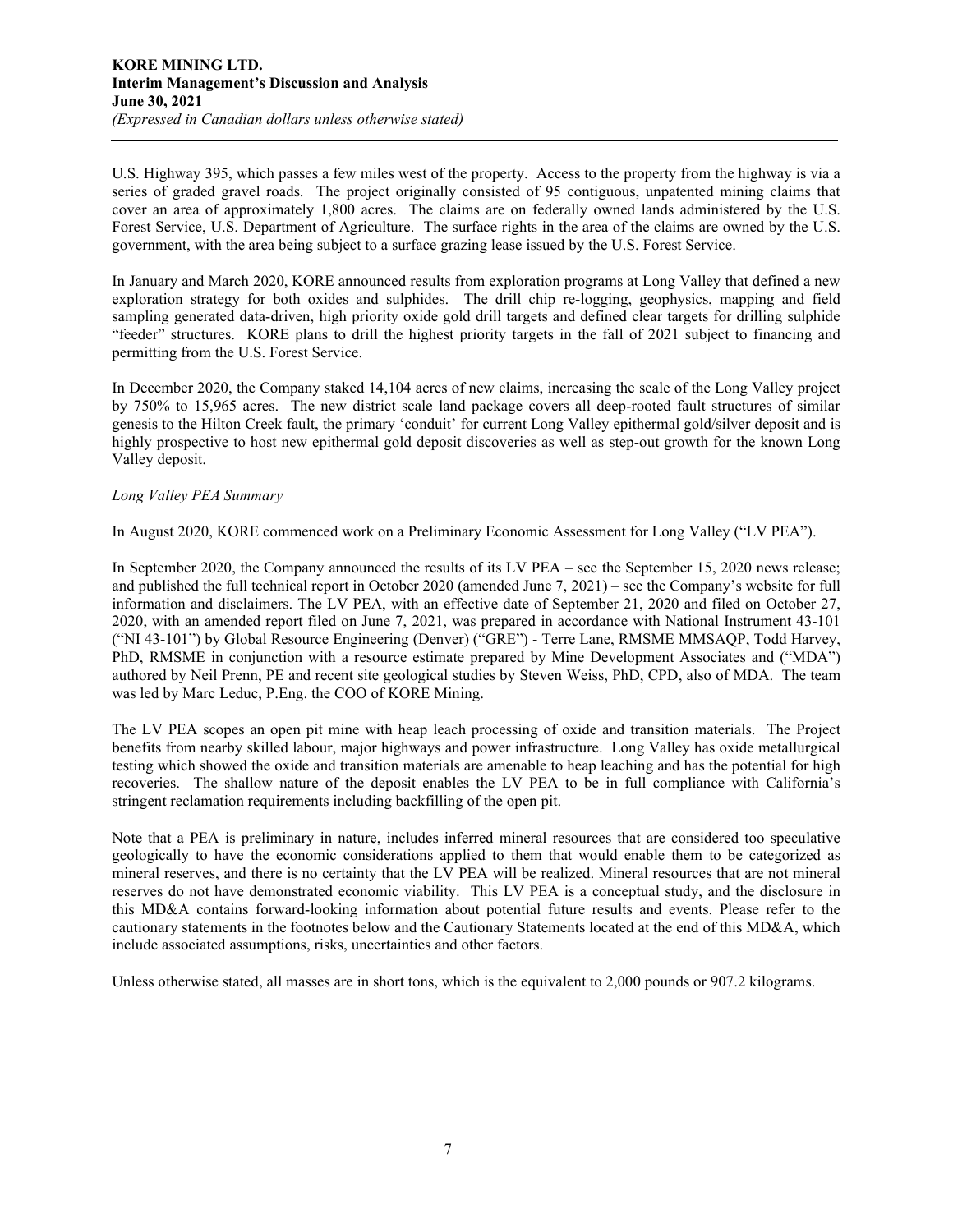## **KORE MINING LTD. Interim Management's Discussion and Analysis June 30, 2021**

*(Expressed in Canadian dollars unless otherwise stated)* 

| <b>Economics</b>                                  |                    | Pre-Tax | Post-Tax |  |
|---------------------------------------------------|--------------------|---------|----------|--|
| Net present value (NPV $_{5\%}$ ) at 0.75C\$/US\$ | C\$ millions       | \$463   | \$364    |  |
| Net present value $(NPV_{5\%})$                   | US\$ millions      | \$347   | \$273    |  |
| Internal rate of return (IRR)                     | $\%$               | 57%     | 48%      |  |
| Payback (undiscounted)                            | vears              | 1.6     | 1.8      |  |
| LOM avg. annual cash flow after tax & capital     | US\$ millions      | \$96    | \$83     |  |
| LOM cumulative cash flow (undiscounted)           | US\$ millions      | \$475   | \$385    |  |
| Gold price assumption<br>US\$ per ounce           |                    |         | \$1,600  |  |
| Mine life                                         | vears              | 7       |          |  |
| Average annual mining rate                        | million tons/yr    | 18.5    |          |  |
| Average annual gold production                    | thousand ounces/yr | 102     |          |  |
| Total LOM recovered gold                          | million ounces     | 717     |          |  |
| Initial capital costs                             | US\$ millions      | \$161   |          |  |

Life-of-mine ("LOM") calculation and "Mine Life" is defined as the duration of mining operations, 7 years. There are additional years of site work for residual leaching, washing, back-filling and reclamation modelled.

The following table demonstrates the post-tax sensitivities of NPV and IRR to gold price per ounce. The base case, highlighted in the table below, assumes US\$1,600 per ounce of gold:

| <b>Economic Sensitivities to Gold Prices (post-tax)</b> |                    |      |  |  |  |  |  |
|---------------------------------------------------------|--------------------|------|--|--|--|--|--|
| Per ounce of gold                                       | $(NPV5%)$ millions | IRR% |  |  |  |  |  |
| US\$1,200                                               | <b>US\$97</b>      | 25%  |  |  |  |  |  |
| US\$1,400                                               | <b>US\$187</b>     | 38%  |  |  |  |  |  |
| <b>US\$1,600</b>                                        | <b>US\$273</b>     | 48%  |  |  |  |  |  |
| US\$1,800                                               | <b>US\$352</b>     | 58%  |  |  |  |  |  |
| US\$2,000                                               | <b>US\$438</b>     | 67%  |  |  |  |  |  |
| US\$2,200                                               | <b>US\$524</b>     | 76%  |  |  |  |  |  |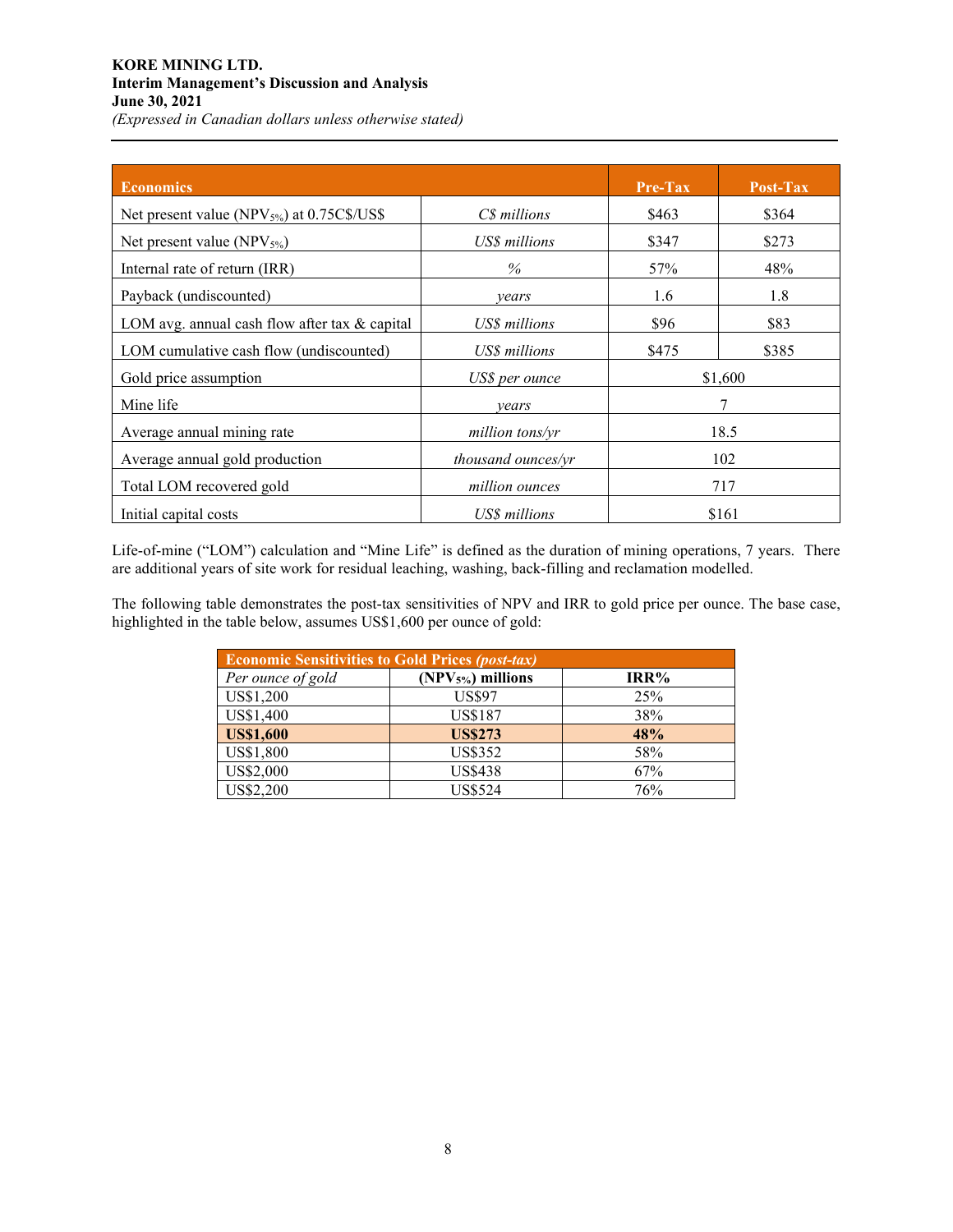## *NI 43-101 Resource Estimate Summary*

|                          | <b>Size</b><br>(tonnes) | Grade<br>(g/t) | Au<br>(oz) | Au Cut-off<br>(g/t) |
|--------------------------|-------------------------|----------------|------------|---------------------|
| Indicated                |                         |                |            |                     |
| Long Valley <sup>1</sup> | 63,669,000              | 0.59           | 1,217,000  | $0.17 \& 0.21$      |
| Imperial <sup>2</sup>    | 45,703,000              | 0.59           | 877,000    | 0.1                 |
| <b>TOTAL M&amp;I</b>     | 109,372,000             | 0.59           | 2,094,000  |                     |
| Inferred                 |                         |                |            |                     |
| Long Valley <sup>3</sup> | 22,052,000              | 0.64           | 456,000    | $0.17 \& 0.21$      |
| Imperial <sup>4</sup>    | 90,876,000              | 0.46           | 1,336,000  | 0.1                 |
| <b>TOTAL INFERRED</b>    | 112,928,000             | 0.54           | 1,792,000  |                     |

<sup>&</sup>lt;sup>1</sup> "Preliminary Economic Assessment NI 43-101 – Technical Report Long Valley Project, Mono County, California", effective date September 21, 2020 and issued on October 27, 2020 by Terre Lane and Todd Harvey of Global Resource Engineering and Neil Prenn and Steven I. Weiss of Mine Development Associates. Oxide cut off 0.17 g/t; Transition & sulphide cut-off 0.21 g/t. See the technical report for more details – available at [www.koremining.com o](http://www.koremining.com/)[r www.sedar.com.](http://www.sedar.com/)

<sup>&</sup>lt;sup>2</sup> "Preliminary Economic Assessment – Technical Report Imperial Gold Project, California, USA" dated May 19, 2020 by Terre Lane, RMSME and Dr. Todd Harvey, RMSME of GRE and, Glen Cole - P.Geo. of SRK Consulting (Canada) Inc. See the technical report for more details – available a[t www.koremining.com o](http://www.koremining.com/)[r www.sedar.com.](http://www.sedar.com/)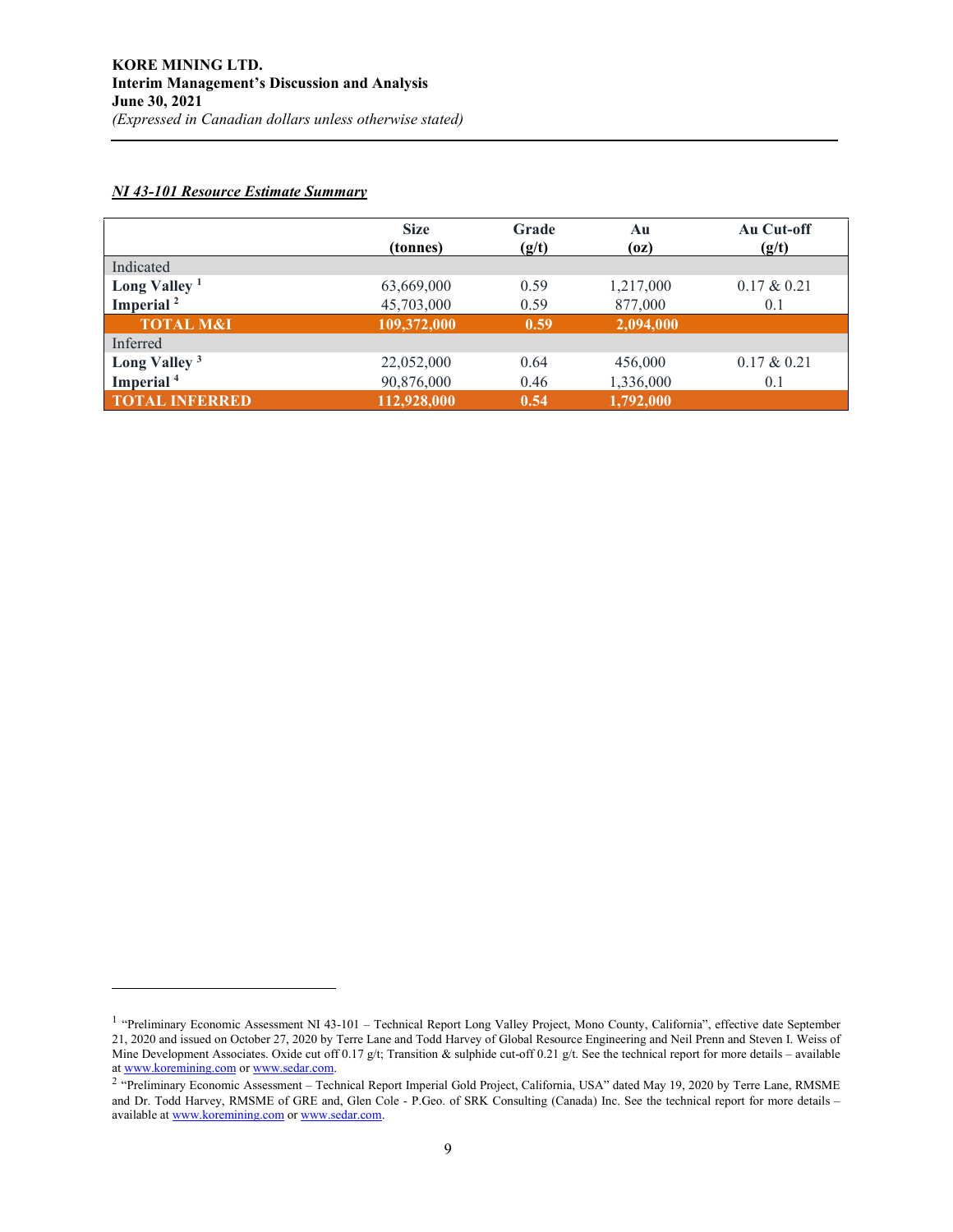## **Exploration & Evaluation Expenses**

Following is a summary of accumulated acquisition costs and year-to-date exploration and evaluation expenses by project for the six months ended June 30, 2021:

| <b>As at June 30, 2021</b>                                                                                                                                                                        | <b>Long Valley</b>                          | <b>Imperial</b>                                    | <b>Other</b>           |  |
|---------------------------------------------------------------------------------------------------------------------------------------------------------------------------------------------------|---------------------------------------------|----------------------------------------------------|------------------------|--|
| <b>Acquisition Costs</b>                                                                                                                                                                          | \$482,083                                   | \$1,239,415                                        | \$                     |  |
| For the period ended June 30, 2021                                                                                                                                                                | <b>Long Valley</b>                          | <b>Imperial</b>                                    | <b>Other</b>           |  |
| Claim, staking, holding and taxes<br>Community engagement<br>Engineering and development<br>Geophysics and ground prospecting<br>Permitting and environment<br>Project administration and support | 85,953<br>\$<br>(1, 417)<br>98,544<br>8,756 | 240,466<br>141,130<br>108,648<br>194,027<br>46,615 |                        |  |
| Consultants, professional fees and wages<br>Technical reports and studies<br>Travel, logistics & camp costs<br>Recovery of costs in connection with Spinout                                       | 237,379<br>2,621                            | 379,510<br>202,817<br>57,759                       |                        |  |
|                                                                                                                                                                                                   | 431,836                                     | 1,370,972                                          | (23, 357)<br>(23, 357) |  |

## **Results of Operations**

During the six months ended June 30, 2021, the Company's net income was \$4,722,468 respectively (Net loss for June 30, 2020 - \$2,698,473), which is an increase of \$7,420,941 over the comparative period in 2020. The main contributor to the increase is the gain on distribution of Karus Gold of \$9,355,106 for the six months ended June 30, 2021. Operating expenses for the six months ended June 30, 2021 were \$4,578,843 compared to \$2,720,996 for the six months ended June 30, 2020, an increase of \$1,857,847, primarily attributable to an increase in marketing of \$329,371 (increased outreach compared to Q2 2020), an increase in share-based payments of \$366,561 (correlates with vesting of compensatory equity instruments), and an increase in exploration and evaluation expenses of \$504,125 (due to increased activity at Imperial & Long Valley). In addition, the Company received \$407,242 of recoveries during the six months ended June 30, 2021 from Karus Gold which decreased professional fees, general and administration, and management fees, wages and corporate advisory fees.

During the three months ended June 30, 2021, the Company's net loss was \$2,215,605 (Net loss for June 30, 2020 - \$1,288,253), which is an increase of \$927,352 over the comparative period in 2020. Operating expenses for the three months ended June 30, 2021 were \$2,170,343 compared to \$1,302,131 for the three months ended June 30, 2020, an increase of \$868,212, primarily attributable to an increase in professional fees of \$231,888 due to increased activity with the spinout, financings and auditor involvement, an increase in management fees and wages of \$283,274 as a result of having additional support in 2021 including VP, Investor Relations, and increase in exploration and evaluation expenses of \$304,089 (due to increased activity at Imperial & Long Valley), all of which is offset by a decrease in marketing of \$148,110 as a result of less marketing efforts in Q2 2021.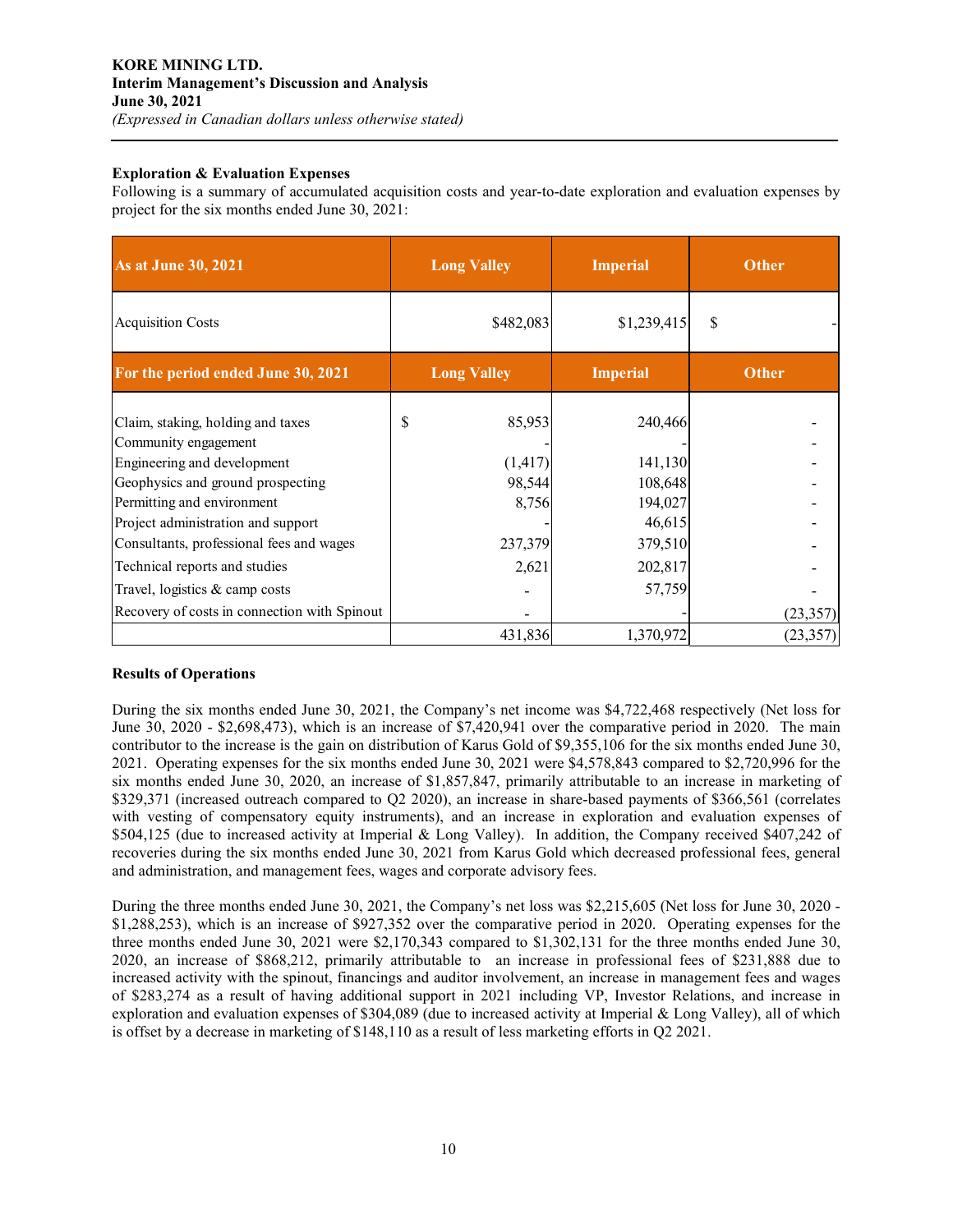## **Summary of Quarterly Results**

The following table shows selected quarterly financial information for each of the last eight quarters:

|                                              |             | $30 - Jun - 21$ 31-Mar-21 | $-31 - Dec-20$ | $30-Sep-20$ |               | $\frac{1}{2}$ 30-Jun-20 $\frac{1}{2}$ 31-Mar-20 $\frac{1}{2}$ 31-Dec-19 $\frac{1}{2}$ 30-Sep-19 |             |             |
|----------------------------------------------|-------------|---------------------------|----------------|-------------|---------------|-------------------------------------------------------------------------------------------------|-------------|-------------|
| Net income (loss)                            | (2,215,605) | 6,938,073                 | (3,647,534)    | (2,849,476) | (1, 288, 253) | (1.410.220)                                                                                     | (1.105.631) | (1.728.325) |
| Basic & diluted earnings (loss)<br>per share | (0.02)      | 0.07                      | (0.04)         | (0.03)      | (0.01)        | (0.02)                                                                                          | (0.01)      | (0.02)      |

## **Liquidity, Capital Resources and Going Concern**

The consolidated financial statements have been prepared on a going concern basis which assumes that the Company will be able to realize its assets and discharge its liabilities in the normal course of business for the foreseeable future.

The continuing operations of the Company are dependent upon the Company's ability to arrange adequate financing in the near term. However, there can be no assurance that the Company will be able to obtain adequate financing in the future or that the terms of such financing will be favourable. If adequate financing is not available when required, the Company may be required to delay, scale back or eliminate various programs and may be unable to continue operations. The Company will seek such additional financing through debt or equity offerings, but there can be no assurance that such financing will be available on terms acceptable to the Company or at all.

As at June 30, 2021, the Company had a cash balance of \$7,566,041 and working capital of \$6,999,109 with current liabilities of \$986,805. The Company has incurred losses since inception and does not generate any cash inflows from operations. For the six months ended June 30, 2021, cash used in operating activities totaled \$4,517,678.

The Company's ability to continue to meet its obligations and carry out its planned exploration activities for at least the next twelve months is uncertain and dependent upon the continued financial support of its shareholders and on securing additional financing. There is, however, no assurance that any such initiatives will be sufficient and, as a result, there is significant doubt regarding the going concern assumption and, accordingly, the ultimate appropriateness of the use of accounting principles applicable to a going concern. The Company's consolidated financial statements do not reflect the adjustments to the carrying values of assets and liabilities and the reported expenses and balance sheet classifications that would be necessary if the Company were unable to realize its assets and settle its liabilities as a going concern in the normal course of operations for at least 12 months following the year end. These adjustments could be material.

## *Cash Used In Operating Activities*

Net cash used in operating activities during the six months ended June 30, 2021 was \$4,517,678 (2020 - \$2,306,759). Cash used in operating activities primarily related to operations during the period, including exploration and evaluation expenses, professional fees, management fees and marketing costs, as well as the settlement of outstanding liabilities.

## *Cash Provided by Financing Activities*

Net cash provided by financing activities during the six months ended June 30, 2021 was \$7,392,756 (2020 -\$3,329,853), primarily attributable to the bought deal financing.

With respect to the June 2021 prospectus-based financing, the table below compares the pro-forma sources and uses of funds with the actual sources and uses of funds. All amounts are in Canadian dollars.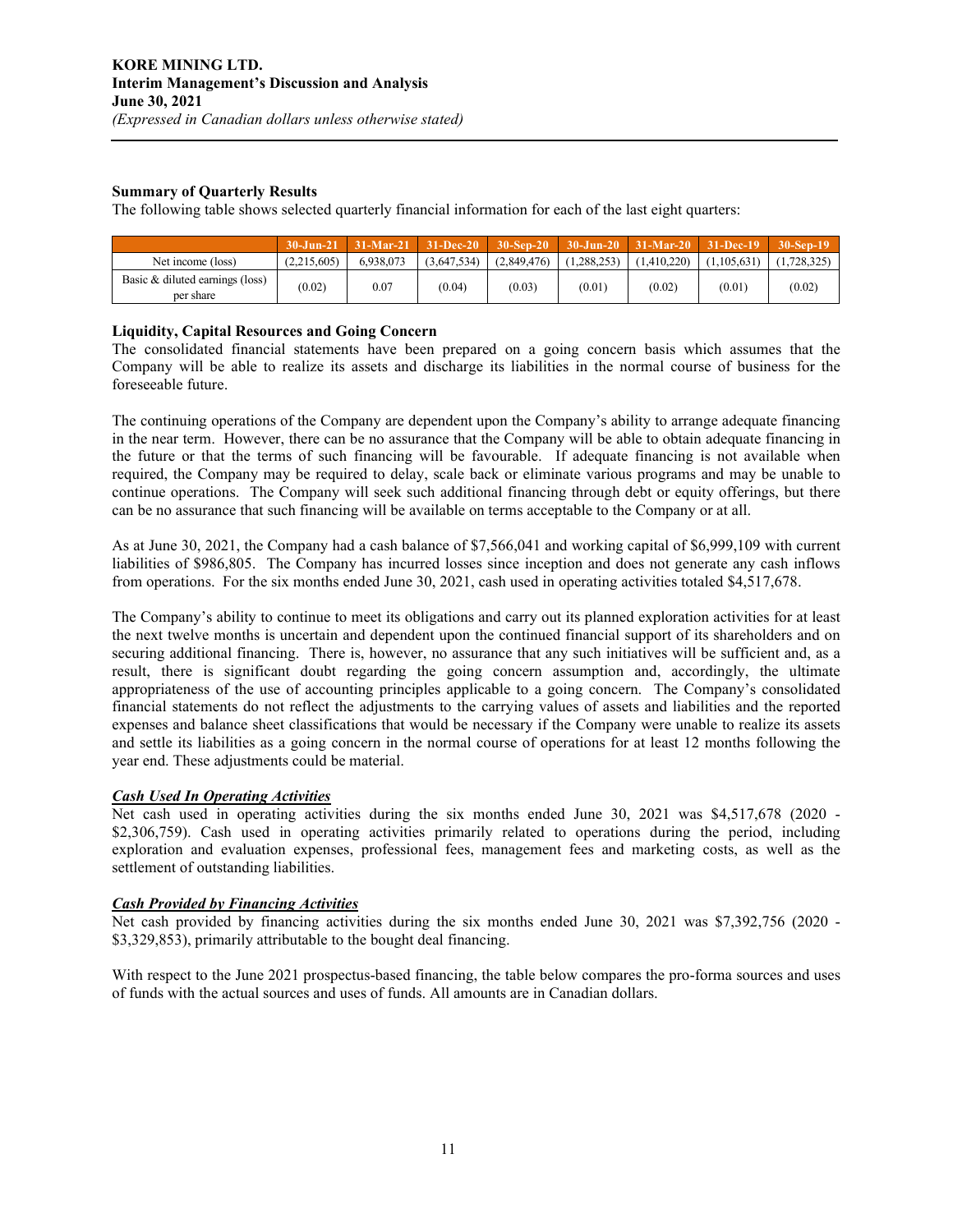## **KORE MINING LTD. Interim Management's Discussion and Analysis June 30, 2021**

*(Expressed in Canadian dollars unless otherwise stated)* 

| <b>Source of funds</b>            | Pro forma |            | <b>Actual</b> |               |                                       |
|-----------------------------------|-----------|------------|---------------|---------------|---------------------------------------|
| Gross proceeds                    | \$        | 8,000,900  | -S            | 8,028,098     |                                       |
| Agent commissions                 |           | (480, 054) |               | (446, 956)    |                                       |
| Other costs                       |           | (300,000)  |               | (230, 410)    |                                       |
|                                   | \$        | 7,220,846  | <sup>\$</sup> | 7,350,732     |                                       |
| <b>Uses of funds</b>              |           | Pro forma  |               | <b>Actual</b> | <b>Explanation</b>                    |
|                                   |           |            |               |               |                                       |
| Imperial exploration              | D         | 1,500,000  | \$            |               | 14,000 In progress                    |
| Imperial mine permitting          |           | 1,500,000  |               |               | 83,000 In progress                    |
| Long Valley exploration           |           | 1,250,000  |               |               | 58,000 Drill permit in progress       |
| Other property costs              |           | 750,000    |               |               | 288,000 Partial payment of claim fees |
| General & Admin - working capital |           | 2,200,000  |               | <b>NA</b>     |                                       |
|                                   |           | 7,200,000  | S             | 443,000       |                                       |

## **Outstanding Share Data**

The Company's authorized share capital consists of an unlimited number of common shares without par value. At June 30, 2021, there were 114,646,912 shares issued and outstanding.

As of the date of this MD&A, the following shares, warrants and options were outstanding:

|                                         | <b>Number of</b><br><b>Shares/Options/Warrants</b> | <b>Exercise</b><br>Price | <b>Expiry Date</b> |
|-----------------------------------------|----------------------------------------------------|--------------------------|--------------------|
| Issued and Outstanding Shares           | 114,646,912                                        |                          |                    |
| Warrants                                | 3,000,000                                          | \$1.50                   | 22-Jul-22          |
| Warrants                                | 500,000                                            | \$1.50                   | $27 - Jul - 22$    |
| Warrants                                | 4,550,975                                          | \$1.35                   | 18-Jun-23          |
| Warrants                                | 468,751                                            | \$0.95                   | 18-Jun-23          |
| <b>Stock Options</b>                    | 1,250,000                                          | \$0.50                   | 01-Nov-23          |
| <b>Stock Options</b>                    | 2,166,668                                          | \$0.14                   | $12$ -Jan-24       |
| <b>Stock Options</b>                    | 150,000                                            | \$0.25                   | 09-May-24          |
| <b>Stock Options</b>                    | 2,600,000                                          | \$0.27                   | $03$ -Jul-24       |
| <b>Stock Options</b>                    | 375,000                                            | \$0.62                   | 29-Jul-24          |
| <b>Stock Options</b>                    | 500,000                                            | \$0.29                   | 18-Oct-24          |
| <b>Stock Options</b>                    | 850,000                                            | \$0.44                   | 27-Apr-25          |
| <b>Stock Options</b>                    | 400,000                                            | \$1.50                   | 03-Sep-25          |
| <b>Stock Options</b>                    | 200,000                                            | \$1.34                   | 30-Nov-25          |
| <b>Stock Options</b>                    | 250,000                                            | \$1.00                   | 17-Feb-26          |
| <b>Stock Options</b>                    | 1,700,000                                          | \$0.62                   | $29$ -Jul- $26$    |
| <b>Restricted Stock Units</b>           | 248,000                                            | <b>NA</b>                | <b>NA</b>          |
| <b>Fully Diluted at August 30, 2021</b> | 133,856,306                                        |                          |                    |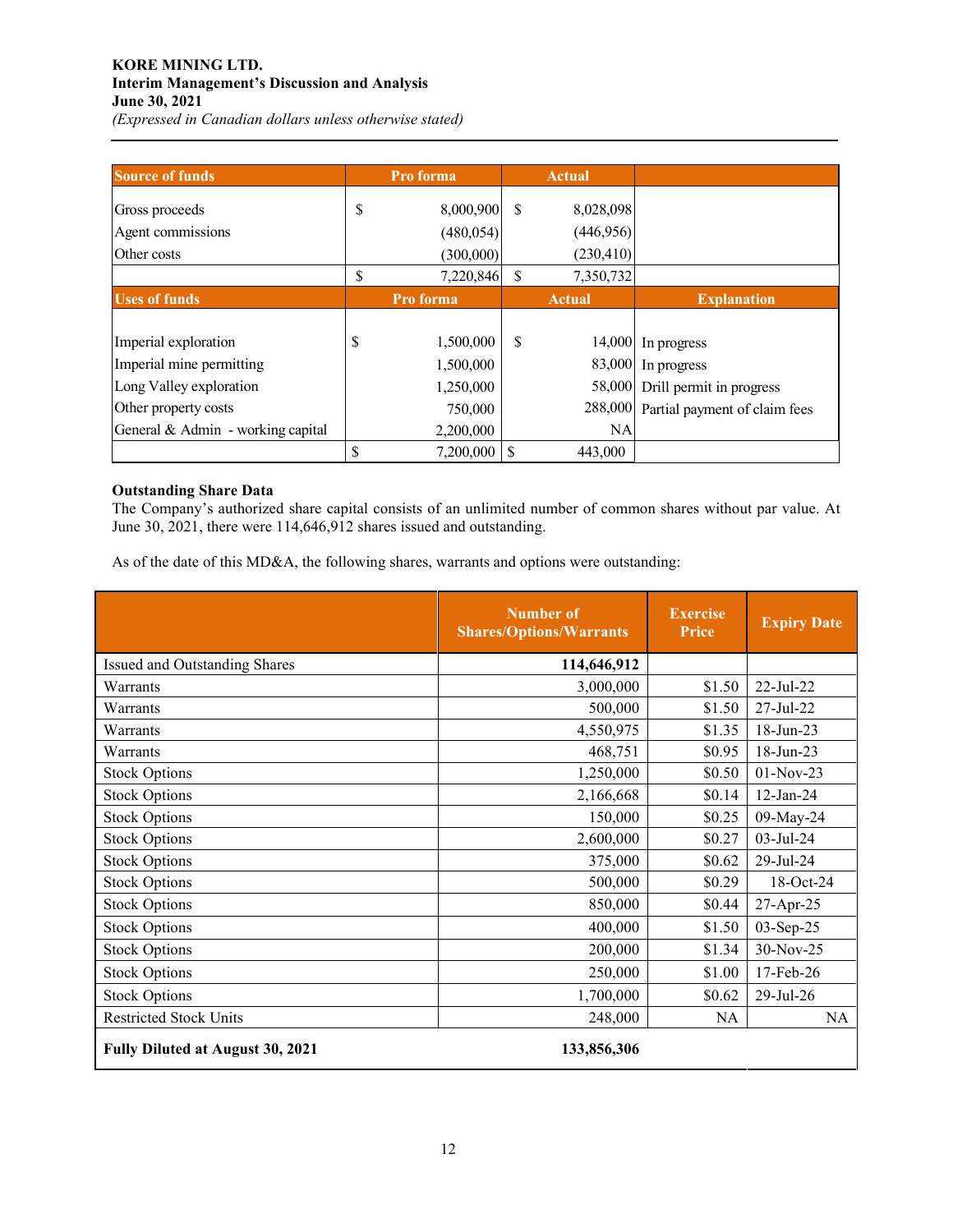#### **Financial Instruments and Risk Management**

## **Financial Risk Management**

The Company may be exposed to risks of varying degrees of significance which could affect its ability to achieve its strategic objectives. The main objectives of the Company's risk management processes are to ensure that risks are properly identified and that the capital base is adequate in relation to those risks. The principal risks to which the Company is exposed are described below.

## **a.** Credit risk

Credit risk is the risk of potential loss to the Company if a counterparty to a financial instrument fails to meet its contractual obligations. The Company's credit risk is primarily attributable to its cash.

The Company has assessed its exposure to credit risk on its cash and has determined that such risk is minimal. The majority of the Company's cash is held with reputable financial institutions in Canada.

## **b.** Liquidity risk

Liquidity risk is the risk that the Company is not able to meet its financial obligations as they fall due. As at June 30, 2021, the Company had working capital of \$6,999,109 and it does not have any long term monetary liabilities. The Company will seek additional financing through debt or equity offerings, but there can be no assurance that such financing will be available on terms acceptable to the Company or at all. The Company's approach to managing liquidity risk is to endeavor to ensure that it will have sufficient liquidity to meet liabilities when they fall due. As at June 30, 2021, the Company had cash of \$7,566,041 to settle current liabilities of \$986,805. The Company's financial liabilities have contractual maturities of 30 days or are due on demand and are subject to normal trade terms. See *Liquidity, Capital Resources and Going Concern"* for more information.

## **c.** Interest rate risk

Interest rate risk is the risk arising from the effect of changes in prevailing interest rates on the Company's financial instruments. The Company holds its cash and cash equivalents on which it earns variable rates of interest, and may therefore be subject to a certain amount of risk, though this risk is immaterial.

## **d.** Foreign currency risk

Foreign currency risk is the risk that the fair value of, or future cash flows from, the Company's financial instruments will fluctuate because of changes in foreign exchange rates. The Company maintains its cash reserves in Canadian and United States dollars. The portion of the Company's funds held in US dollars are subject to fluctuations in foreign exchange rates.

At June 30, 2021, the Company has certain monetary items denominated in United States dollars. Based on these net exposures, a 10% appreciation or depreciation of the Canadian dollar against the United States dollar would result in an increase or decrease of \$18,849 in the Company's net loss.

## **Fair Values**

The carrying values of cash, deposits and other receivables and trade and other accounts payable approximate fair values due to their short-term to maturity nature.

## **Related Party Transactions and Balances**

As at June 30, 2021, there was \$77,719 included in receivables as due from Karus Gold for reimbursement of general and administrative costs for the period from January 25 to June 30, 2021 (June 30, 2020 - \$nil).

Amounts owing to related parties are unsecured, non-interest bearing and due on demand. As at June 30, 2021, \$329,167 (2020 - \$75,468) is due to related parties, which is inclusive of a provision of \$312,500 for management bonuses for the year-ended December 31, 2020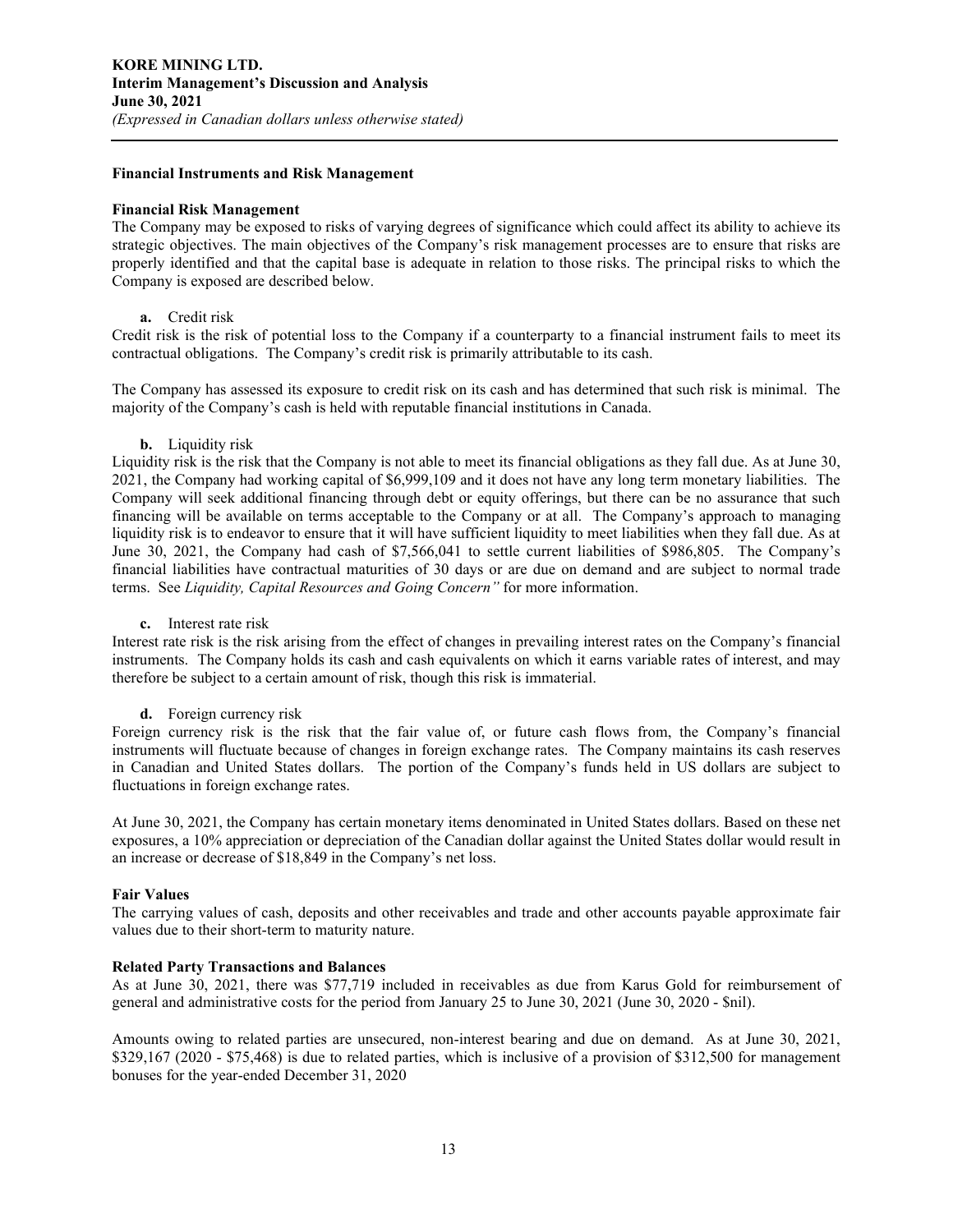## **Key Management Compensation**

Key management are those personnel having the authority and responsibility for planning, directing and controlling the Company and include the Chairman, President & Chief Executive Officer, Chief Financial Officer, Chief Operating Officer and Directors. For the six months ended June 30, 2021, total key management compensation was \$653,193 (2020 - \$547,150), which includes management fees and salaries of \$416,959 (2020 - \$366,969), and share-based compensation of \$236,234 (2020 - \$180,181).

## **Significant Judgments, Estimates and Assumptions**

The preparation of the Company's consolidated financial statements in conformity with IFRS requires management to make judgments, estimates and assumptions that affect the reported amounts of assets and liabilities and disclosures of contingent assets and liabilities at the date of the consolidated financial statements and the reported amounts of income and expenses during the reporting period. Estimates and assumptions are continually evaluated and are based on management's experience and other factors, including expectations of future events that are believed to be reasonable under the circumstances. Actual results could differ from these estimates.

## *Critical Judgments*

The preparation of these consolidated financial statements requires the Company to make judgments regarding the going concern of the Company as discussed in Note 2 of the financial statements for the six months ended June 30, 2021.

The Company is also required to make significant judgments on the ongoing feasibility of exploration and evaluation assets, and whether there are indicators that the right to explore the specific area has expired or will be allowed to expire, that further exploration and evaluation plans have changed, or whether development of a specific area is unlikely to recover existing exploration and evaluation costs. If any of these indicators are present, management would need to assess whether the exploration and evaluation property is impaired.

## *Significant Estimates*

The determination of the Company's tax expense for the period and deferred tax assets and liabilities involves significant estimation and judgement by management. In determining these amounts, management interprets tax legislation in Canada and the US and makes estimates of the expected timing of the reversal of deferred tax assets and liabilities, the deferral and deductibility of certain items and the interpretation of the treatment for tax purposes for exploration and development activities. The Company is subject to assessment by Canadian and US tax authorities, which may interpret legislation differently which may affect the final amount or timing of the payment of taxes. The Company provides for such differences where known based on management's best estimate of the probable outcome of these matters.

The Company was required to make an estimation of the value of the shares of Karus Gold distributed to shareholders of the Company (Note 4 of the financial statements for the six months ended June 30, 2021). Karus Gold is not publicly listed and had no observable market price to derive a fair value. Management relied on a number of factors, including a third party valuation report, similar projects and recent transactions, comparable land packages and valuation of publicly traded entities, historical exploration work and expenditures made on the project, as well as external market conditions, including current and future commodity price expectations.

## **Recent Accounting Standards**

There are no recent accounting pronouncements or standards expected to have a material impact on the Company.

## **Cautionary Note Regarding Forward Looking Statements**

Forward-looking statements look into the future and provide an opinion as to the effect of certain events and trends on the business. Certain statements contained in this MD&A constitute forward-looking statements. The use of any words such as "anticipate", "continue", "estimate", "expect", "may", "will", "project", "should", "believe" and similar expressions or their negatives or other comparable words are intended to identify forward-looking statements. These forward-looking statements are based on current expectations and various estimates, factors and assumptions and involve known and unknown risks, uncertainties and other factors. Examples of where the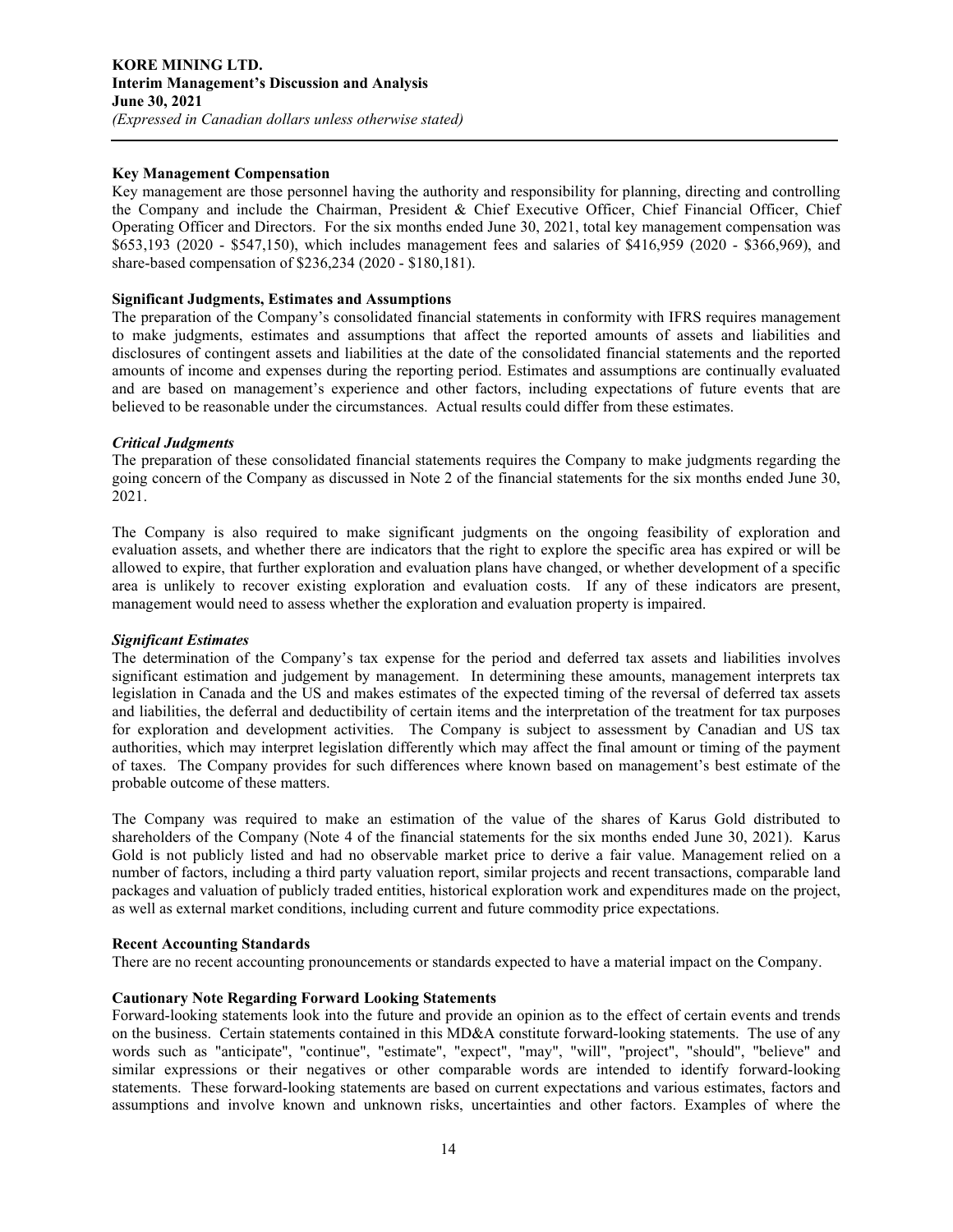Company uses forward looking statements include when discussing the outlook, plans and timing for the Company's exploration plans, operational plans and future expenditure expectations.

It is important to note that:

- Unless otherwise indicated, forward-looking statements in this MD&A describe the Company's expectations as of the date of this MD&A.
- Readers are cautioned not to place undue reliance on these statements as the Company's actual results, performance or achievements may differ materially from any future results, performance or achievements expressed or implied by such forward-looking statements if known or unknown risks, uncertainties or other factors affect the Company's business, or if the Company's estimates or assumptions prove inaccurate. Therefore, the Company cannot provide any assurance that forward-looking statements will materialize.
- The Company assumes no obligation to update or revise any forward-looking statement, whether as a result of new information, future events or any other reason except as required by law.

For a description of material factors that could cause the Company's actual results to differ materially from the forward-looking statements in this MD&A, please see "Risk Factors".

#### **Cautionary Note to U.S. Investors Regarding Mineral Resource Estimates**

Information regarding mineral resource estimates has been prepared in accordance with the requirements of Canadian securities laws, which differ from the requirements of the United States Securities and Exchange Commission ("SEC") Industry Guide 7. In October 2018, the SEC approved final rules requiring comprehensive and detailed disclosure requirements for issuers with material mining operations. The provisions in Industry Guide 7 and Item 102 of Regulation S-K, have been replaced with a new subpart 1300 of Regulation S-K under the United States Securities Act and became mandatory for SEC registrants after January 1, 2021. The changes adopted are intended to align the SEC's disclosure requirements more closely with global standards as embodied by the Committee for Mineral Reserves International Reporting Standards (CRIRSCO), including Canada's NI 43-101 and CIM Definition Standards. Under the new SEC rules, SEC registrants will be permitted to disclose "mineral resources" even though they reflect a lower level of certainty than mineral reserves. Additionally, under the New Rules, mineral resources must be classified as "measured", "indicated", or "inferred", terms which are defined in and required to be disclosed by NI 43-101 for Canadian issuers and are not recognized under SEC Industry Guide 7. An "Inferred Mineral Resource" has a lower level of confidence than that applying to an "Indicated Mineral Resource" and must not be converted to a Mineral Reserve. It is reasonably expected that the majority of "Inferred Mineral Resources" could be upgraded to "Indicated Mineral Resources" with continued exploration. Accordingly, the mineral resource estimates and related information may not be comparable to similar information made public by United States companies subject to the reporting and disclosure requirements under the United States federal laws and the rules and regulations thereunder, including SEC Industry Guide 7. U.S. investors are cautioned not to assume that any part of an inferred mineral resource exists or is economically or legally mineable.

#### **Risk Factors**

See the risk factors disclosed in the Company's Annual Information Form for the year ended December 31, 2020 and filed on April 29, 2021for a detailed discussion of the Company's risk factors, as well as the risks noted below:

## The Company's Current and Future Operations are Subject to Environmental, Social and Governance Risks

There are evolving expectations related to environmental protection, human rights and indigenous rights and an increasing level of public concern relating to the perceived effect of mining activities on communities, including certain environmental and social aspects such as water consumption and water quality, land use, noise and vibration, dust and air quality, mine closure, and employment and economic development opportunities. Increased global awareness for the impacts of climate change has contributed to this growing public concern. Further, sustained periods of stress on local economies may increase scrutiny of and pressure on mining operations over the long term. While the Company is dedicated to establishing mutually rewarding relationships with all of its stakeholders, there can be no assurance regarding the nature of the relationship with such stakeholders or that required key approvals, permits or licenses will be obtained when and as necessary.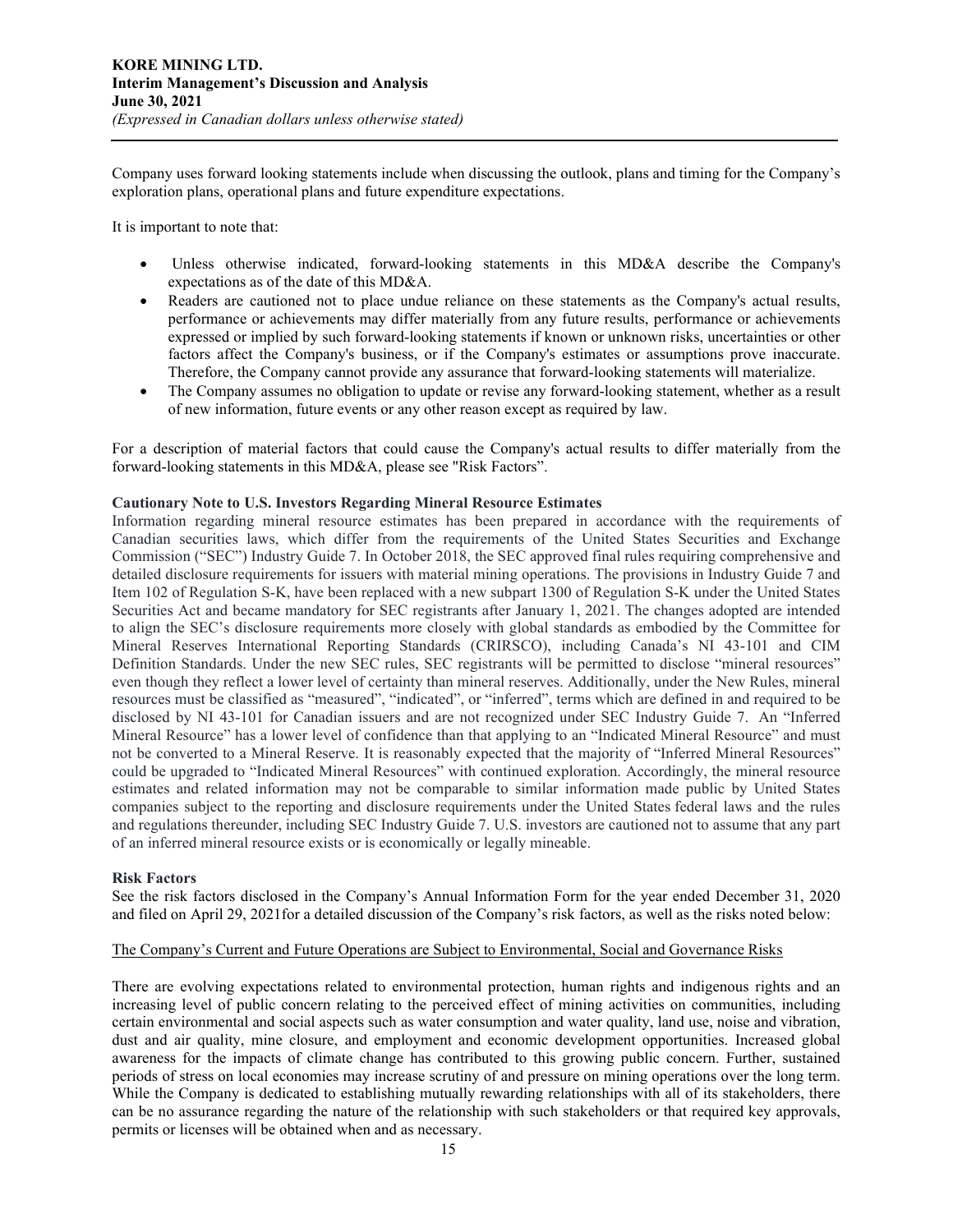Opposition to mining activities by communities or indigenous groups may ultimately affect permitting or approval processes, current and future exploration, or further development or new development of projects, as well as the Company's reputation. Such opposition may be directed through legal or administrative proceedings or expressed in manifestations such as protests, roadblocks or other forms of public expression against our activities and may have a negative impact on the Company's reputation and ability to execute planned exploration and development.

Opposition by any of the aforementioned groups to the Company's operations, partners, regulators or the industry generally may require modification, or preclude the exploration or development, of the Company's projects or may require it to enter into agreements with such groups or local governments with respect to the Company's projects, in some cases, causing increased cost and considerable delays to the advancement of its projects. While the Company is committed to operating in a socially responsible manner, there can be no assurance that its efforts, in this respect, will mitigate this potential risk.

## The Company's Quiet Title Action May Not Be Successful

The Company has engaged an independent law firm to manage its quiet title action with respect to a 1.5% royalty interest held by a now-dissolved entity with respect to the Imperial Project in Imperial County, California. Pursuant to a title review performed by a separate independent law firm, there was no recorded conveyance or assignment of the 1.5% royalty interest held by a now-dissolved entity prior to the dissolution of such royalty holder, pursuant to which the Company also holds a right of first refusal for any conveyance or transfer. Accordingly, the Company has treated this royalty as if it no longer exists and will investigate actions to formally discharge this royalty. The results of such legal proceedings cannot be predicted with certainty and the outcome of such legal proceedings may not result favorably for the Company and may affect the overall profit and revenue stream of the Imperial Project if the royalty is not discharged. Additionally, any determination adverse to the Company's interests may also result in the Company being liable to the counterparty for legal and other fees. The process may also result in taking away certain time and effort from the Company's management and will include the payment of certain legal fees.

## Mineral Validity Examination of the Mill Site Claims at Imperial

As part of the current exploration permitting activity being performed at Imperial, the US Bureau of Land Management ("BLM") performed a Mineral Validity Examination on the Mill Site claims at Imperial. In 2002 a Mineral Validity Examination was performed on the claims at Imperial which confirmed that both the Lode Claims (claims that contain the mineralization) and Mill Site Claims (claims where project infrastructure and processing facilities will be located) were valid. The BLM conducted a Mineral Validity Examination on 11 of the Mill Site claims where the Company has proposed drilling geotechnical and hydrogeological borings and the BLM has changed their view on the 11 Mill Site Claims validity since the 2002 Mineral Validity Examination. The loss of any future administrative review processes or other challenges that the Company intends to pursue may result in the Company having to relocate certain future facilities to areas that are not within the Indian Pass Mineral Withdrawal which may require capital expenditures and may result in delay or restricted production or result in potential challenges with respect to certain of the Lode Claims, including the possibility that the BLM may require and/or conduct further Mineral Validity Examinations with respect to the Imperial Project.

## Kore is subject to significant governmental regulations and related costs and delays may negatively affect business.

Mining activities are subject to extensive federal, state and local regulations governing environmental protection, natural resources, prospecting, development, production, post-closure reclamation, taxes, labor standards and occupational health and safety laws and regulations, and other matters. The costs associated with compliance with such laws and regulations are substantial. Possible future laws and regulations, or more restrictive interpretations of current laws and regulations by governmental authorities, could cause additional expense, capital expenditures, restrictions on or suspensions of operations and delays in the development of new properties.

Various governmental permits are required to conduct exploration, development, construction and mining activities. Obtaining the necessary governmental permits is often a complex and time-consuming process involving numerous United States federal, state, and local agencies. The duration and success of each permitting effort is contingent